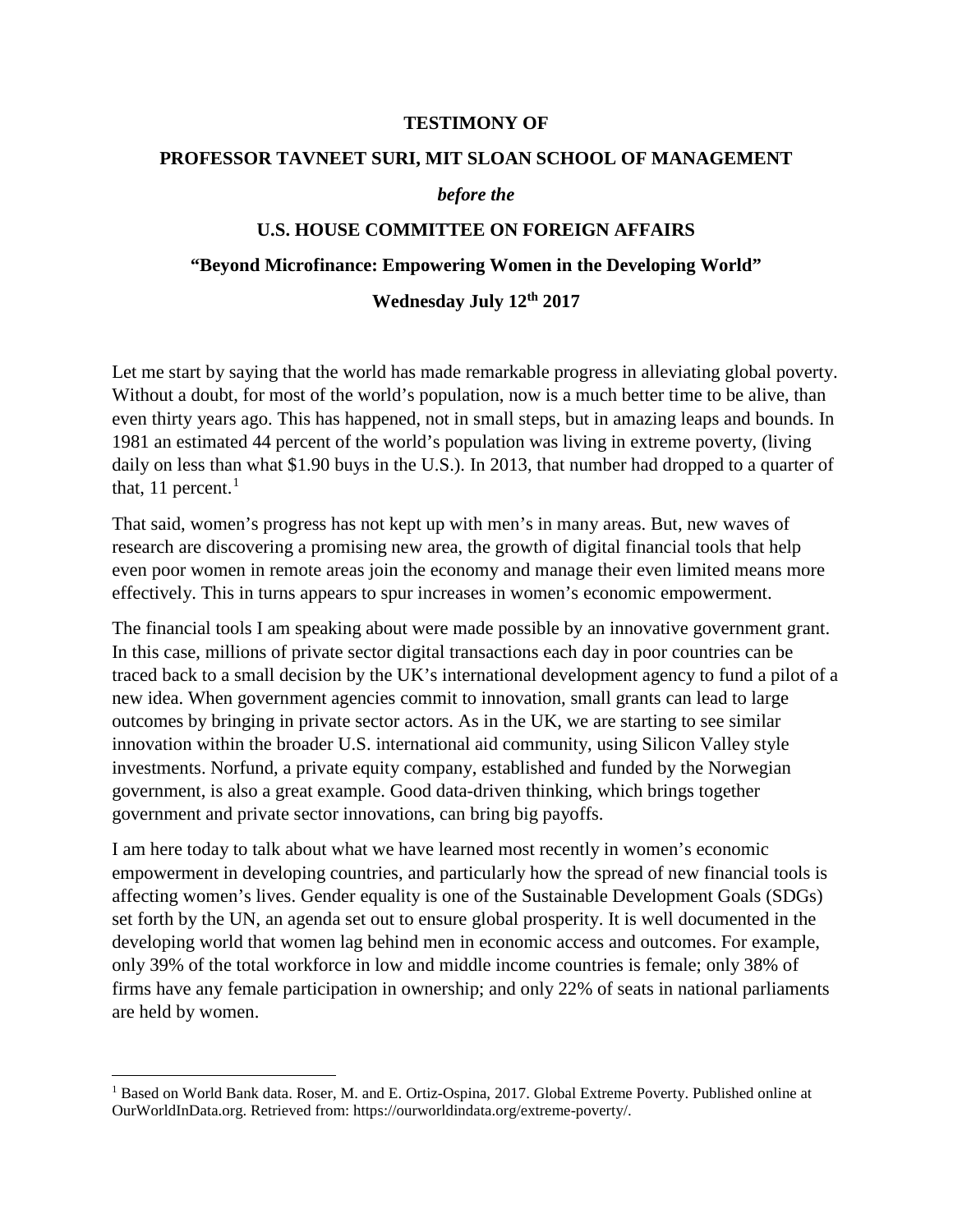These statistics show that we have a long way to go towards gender equality in the developing world. However, new findings from rigorous research point to opportunities for women to become more empowered and economically self-sufficient. These come thanks to a number of new financial tools that bring simple economic capabilities many women have historically lacked to anywhere within reach of a mobile phone network. In particular, the findings point to the catalyzing role governments can play in paving the way for private sector innovation.

As such I will focus in my testimony on two important components. The first component is women's access to financial services and their financial wellbeing. The second component is enhancing the use of enabling technology, in particular information and communications technology, to promote the empowerment of women. These two aspects have fundamental effects on women's economic opportunities and whether they are able to move out of extreme poverty. As Figure 1 shows, the percentage of women having their own account at any financial institution is not just low, but it lags behind that for men across most of the developing world. As my testimony will highlight, digital technology is key to expanding the access of women to a wide variety of tools that enhance their economic wellbeing.

# **1. Financial Health and Wellbeing: The Role of Mobile Money**

In economics, we use the term "financial health" as a shorthand for the ability to use basic tools you and I take for granted to manage our daily financial lives. These include access to a bank account to save for the future and buffer against hard times, to payment systems for conducting business, and insurance, so that we don't have to borrow and go into debt when inevitable life setbacks occur. These tools are all the more important for the world's poor, who on any given day, may only have a dollar or two of solvency they have to use wisely to keep their families going and stay above financial disaster.

We know though, that by and large, the worlds' poor are not poor because of bad decision making, they are poor because they were born in poor locations and in poor circumstances. But data from every corner of the globe shows us time and again that when they get access to the basic financial tools that you and I use every day, they start to engage in commerce, save, and make good financial decisions. Women in particular, start to become more empowered and financially self-sufficient and more economically successful when they get the ability to make secure and private payments.

I want to discuss one example from my research of how important financial health is for women in the developing world. That is the example of mobile money, essentially an "app" that works on "dumb" phones via old fashioned text messages, allowing anybody with even the most basic mobile phone to deposit, transfer and withdraw money from an account on their phone without actually owning a bank account. Imagine Apple Pay, PayPal or Venmo but without a credit card or bank account behind the payments. Mobile money is distinct from mobile banking as there are no bank accounts behind each mobile money account, just a phone number tied to a virtual account and a digital record of the money in and the transactions on your account.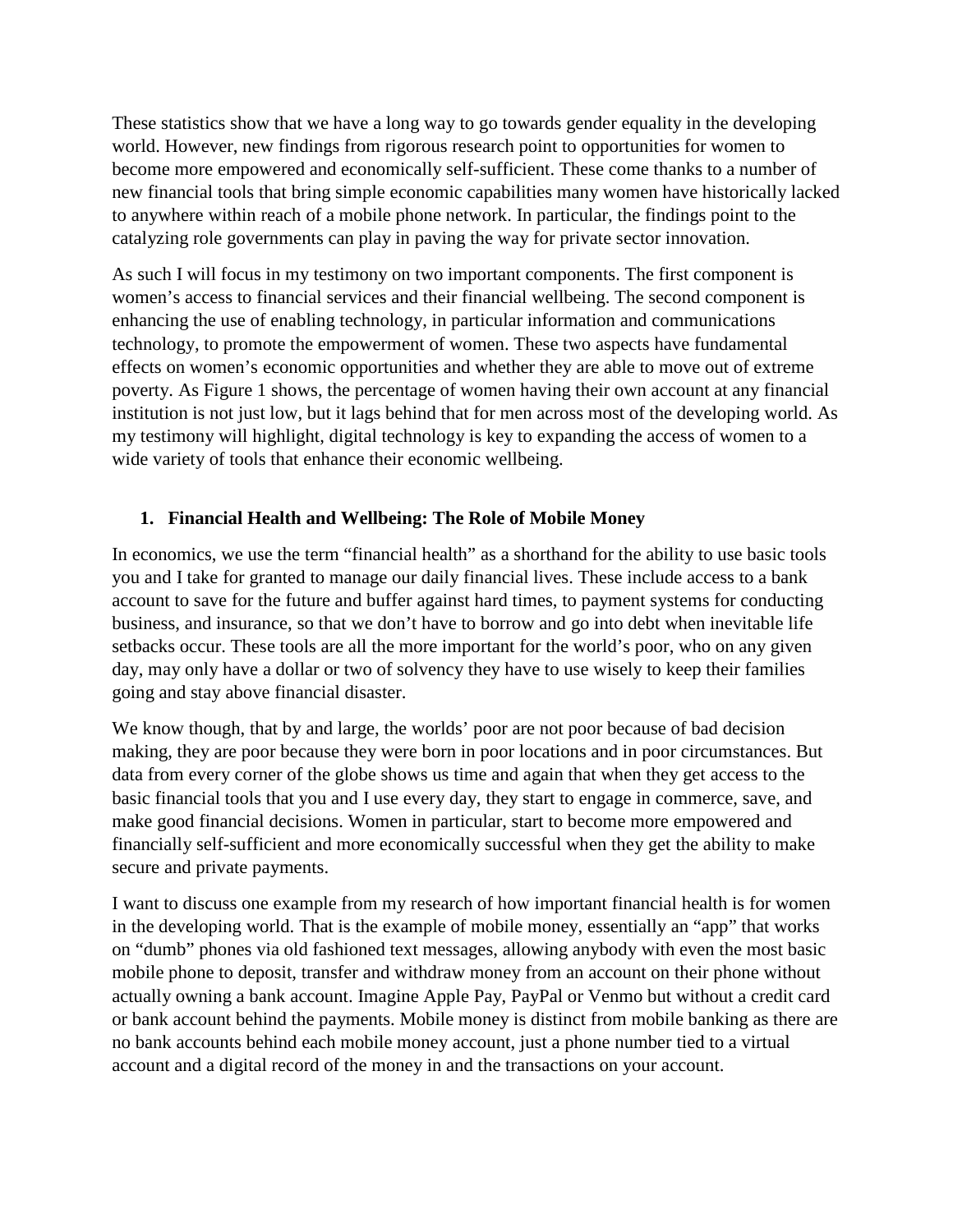However, easy as it is to transmit money over wireless networks, at the end of the day, one still needs to be able to put cash in and get cash out. Though a mobile money account feels like a bank account for a consumer, the back end is quite different. The money in a mobile money account is virtual and it trades one for one with cash (minus a transaction account for withdrawals and for sending money to another phone). When a customer deposits money in his mobile money account he will do so at a mobile money agent and he is, in fact, purchasing an equivalent amount of virtual money. The agent he deposits at must therefore have a stock of virtual money to "sell" to the consumer. These agents therefore provide the cash in/cash out services for a consumer: they have to go to an agent to deposit or withdraw cash. The primary role of the agent is to manage the stocks of cash and virtual money he holds.

Who are these agents? They are all existing business and entrepreneurs who sell prepaid phone credit or are small businesses selling basic groceries, existing gas stations, drug stores, tailors, etc. – common small, often informal businesses which exist even in the most remote villages. As of December 2014, there were about 2.5 million agents globally, with the network growing at  $25.2\%$  $25.2\%$  annually.<sup>2</sup>

Given the mobile phone is now ubiquitous in the developing world (with a billion subscribers in India and over 680 million in Sub-Saharan Africa), mobile money has been quickly adopted as an easy add-on to the mobile phone. There are now over 270 mobile money services (most offered by telecommunications companies or private entrepreneurs) across 93 different countries and over 100 more services planned in the near future. There are more mobile money accounts than bank accounts in 19 countries, and there are at least ten times as many mobile money agents as bank branches in 37 countries. There are over 400 million accounts in the world, over 220 million in Sub Saharan Africa, and over 30 million transactions are completed a day (more than twice PayPal across the world).  $3$  Figure 2 shows the adoption of mobile money accounts across the world.

Let me now turn to what mobile money actually does and why it improves economic opportunities for women. This is based on research I have been conducting over the past eight years on the most prominent mobile money service in the world, which is in Kenya and is called M-PESA (M for mobile and PESA means money in Swahili).

Over the past eight years, we have studied the adoption and impacts of mobile money in Kenya. Towards the end of my testimony, I will talk about innovations that have followed M-PESA in Kenya and the role of technology in expanding women's economic opportunities further.

The story behind M-PESA is an interesting and relevant one. The idea came from Britain, from two employees at Vodafone who thought up this technology as a way for individuals to pay off

<span id="page-2-0"></span><sup>&</sup>lt;sup>2</sup> The requirements to become an agent vary across countries. Finally, the cash deposited in mobile money accounts is ultimately held in the banking system, often pooled in one or two trust accounts in particular banks. The consumer who has an account has ownership over this trust account and their value of digital money is recorded in the trust account but they cannot interact with the trust account through banks, they have to use the mobile money agents across the country to deposit or withdraw money.

<span id="page-2-1"></span><sup>&</sup>lt;sup>3</sup> See Groupe Speciale Mobile Association (GSMA), 2015. State of the industry: Mobile Financial Services for the Unbanked.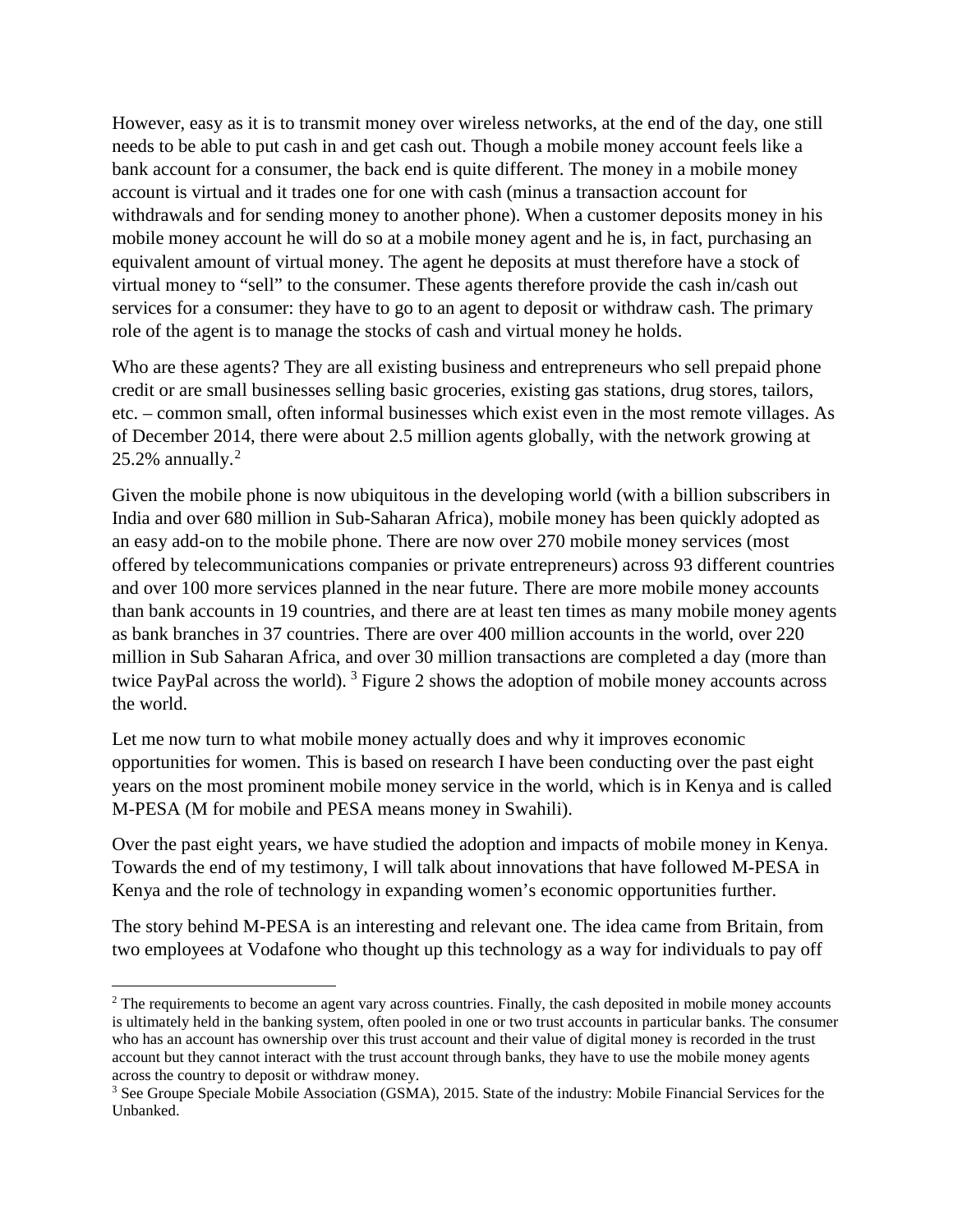microfinance loans digitally. They raised money (a challenge grant) from the UK government's equivalent of USAID, the Department for International Development, to pilot the technology in Kenya. The pilot led to a very different product and hence business model than originally thought but also led to the fastest adopted digital technology in the world.

Why was M-PESA so popular? The reason is that it filled a very core and basic financial need for individuals in Kenya and is doing so across the developing world now.

A key component of financial wellbeing is something we refer to as financial resilience, i.e. how people manage risk.<sup>[4](#page-3-0)</sup> It is the ability of individuals to deal with unexpected setbacks that happen in their lives. Financial resilience is a function of three core aspects of an economy: (i) access to banks and the ability to save money in these banks for a rainy day, (ii) access to private markets for insurance (for example health insurance), and (ii) the extent the government provides social safety nets (for example, unemployment insurance). In the developed world, these three segments are important to financial resilience. In the developing world, bank accounts are not easy to access (see Figure 1), only the very rich can afford private insurance and the governments often do not have large budgets for social safety nets. What does this mean for poor households in these economies?

The poor, even those who eke out a living, are never more than one drought, flood, or illness away from personal disaster. Given how risk is a pervasive part of their lives, [5](#page-3-1) how do poor households in these economies survive? One way the poor manage risk is through what we call "informal insurance" – which is an economist's way of saying borrowing from a friend when you get into trouble, and only paying back when they get into trouble. This essentially means they use their social networks as insurance. For any kind of insurance to work, you need the person helping you out to be in a better situation than yourself, and borrowing from a friend is no different. If you are a farmer suffering through a drought, your neighbor is probably in the same situation, so you will want to borrow from someone who looks as different from you as possible. Typically that means someone far away. In these countries it used to be very difficult and expensive to transport cash across a long distance. It would have to pass through several sets of hands and usually a bus ride or two. Each time it the cash from your distant friend or cousin changed hands on its way to help you meant more expense and risk.

There has been over twenty years of research documenting these informal insurance relationships in a wide variety of developing economies, showing they do have impacts on financial resilience and economic wellbeing. However, they are far from perfect since moving cash over distances in these economies is difficult and comes with costs and risks. And, the further away your social network, the more expensive and difficult it is to share money and hence insure yourself. These costs that we refer to as transaction costs ultimately limit the extent of your insurance network by

<span id="page-3-0"></span><sup>4</sup> Both the Center for Financial Services Innovation and the Consumer Financial Protection Bureau include resilience as part of their definitions of financial well-being. CFSI includes "ability to be resilient in the face of inevitable ups and downs", and CFPB included "capacity to absorb a financial shock".

<span id="page-3-1"></span> $3$  The unexpected bad events we studied in our work on Kenya were: death or illness of a household member, accidental or violent injury, loss of employment, failure/loss of business, death of livestock, crop disease, theft, robbery, burglary, assault, fire, drought, floods and unexpected price rises. Just under half of households report experiencing one such event in our data.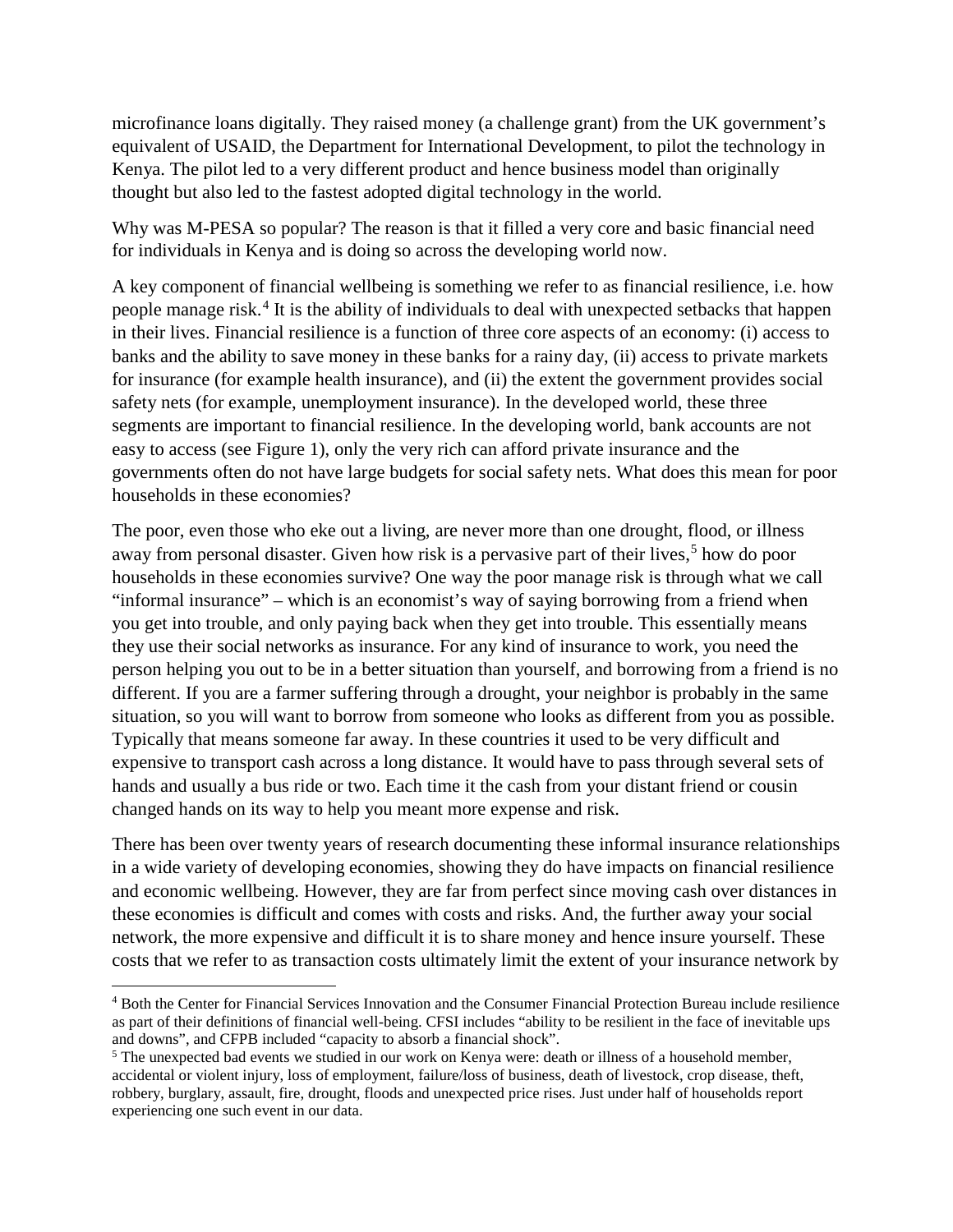limiting the distance these networks can engage and hence what sorts of risks can be mitigated. If I only need a few dollars to buy some medication, it makes no sense to spend several dollars in transaction costs to get me the money.

In 2007, before M-PESA was introduced, the average Kenyan would have to walk about 6 miles each way to get to a bank.<sup>[6](#page-4-0)</sup> So, how did the money for informal insurance travel around? It would largely be transported in person or via buses. With the launch of M-PESA, these distances effectively shrunk dramatically. There are currently over 130,000 mobile money agents in Kenya (there is an order of magnitude smaller number of bank branches in the country). The average transaction in 2008 travelled 200km for just 35 cents, as opposed to a \$4.60 bus ride. By 2015, 68% of Kenyans lived within a 15 minute walk of an M-PESA agent.[7](#page-4-1) Financial resilience transactions were suddenly safer, cheaper, easier and quicker.

Now what does all this have to do with women? Let me discuss our findings on M-PESA. Between 2008 and 2014, we collected data on households across most of Kenya to understand the impacts of M-PESA. Over these eight years we have two key headline sets of findings.

In our first studies,<sup>[8](#page-4-2)</sup> we showed that M-PESA improved financial resilience. We find that when unexpected setbacks happen, those with access to M-PESA are able to manage their lives better. We measure this by looking at how much households have to reduce their expenditures when an unexpected bad event happens, i.e. if an income earner gets sick or if there is a drought, does the loss of income imply that the household can no longer afford to purchase food and necessities for themselves. If there is a reduction in expenses at the time of a bad event, then the household is not financially resilient. We found that M-PESA improved resilience – when something bad happens, households with access to the technology did not have to reduce their expenditures as much.<sup>[9](#page-4-3)</sup> The response of households to health events is particularly instructive as an example (as illustrated in Figure 3). When households in Kenya have an unexpected health crisis, they will all spend on medication, irrespective of whether they are extremely poor or not, irrespective of whether have access to M-PESA or not. However, those without access to M-PESA will have to take the money they spend on medication out of their budget for other items, in particular they reduce food spending and non-food spending, specifically education. For those households with access to M-PESA, they are able to not just spend on medication but also increase their expenses on food and other items that may be of help.

<span id="page-4-0"></span> $\overline{\phantom{a}}$ <sup>6</sup> 32% of Kenyan households lived more than 10 km from a bank branch and 19% more than 20 km from a bank branch.

<span id="page-4-1"></span><sup>7</sup> The average distance to an M-PESA agent was under a mile by 2015.

<span id="page-4-2"></span><sup>8</sup> See Suri, T., Jack, W. and Stoker, T.M., 2012. Documenting the Birth of a Financial Economy. Proceedings of the National Academy of Sciences, 109(26), pp.10257-10262. Also see Jack, W. and Suri, T., 2014. Risk Sharing and Transactions Costs: Evidence from Kenya's Mobile Money Revolution. The American Economic Review, 104(1), pp.183-223.

<span id="page-4-3"></span><sup>&</sup>lt;sup>9</sup> For similar results on resilience in Bangladesh, see Lee, J., J. Morduch, S. Ravindran, A. Shonchoy, and H. Zaman, 2017. Poverty and Migration in the Digital Age: Experimental Evidence on Mobile Banking in Bangladesh. Working Paper. Similar findings in Tanzania from Riley E. 2016. Mobile Money and Risk Sharing Against Aggregate Shocks. Working Paper.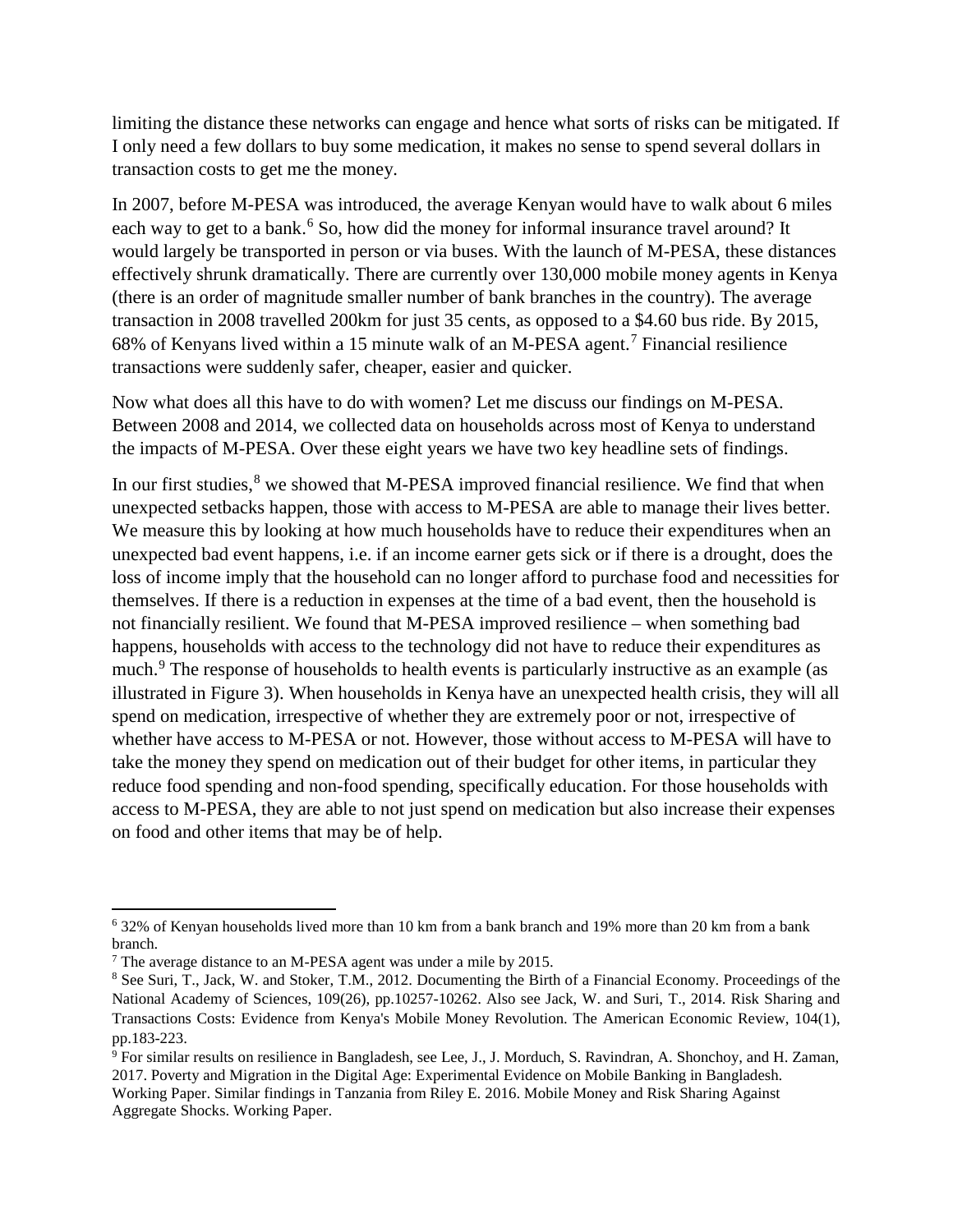The reason they are able to do this is that they are able to reach out their social networks for help – we see that when there is a health setback, they are more likely to receive help, they receive more help (more money on their phones) and they receive help from more different types of people. Since the fee for sending money on M-PESA is not related to physical distance, households with access to M-PESA are able to expand their insurance networks to people who look different from them and who live far away, further improving the efficiency of these informal insurance networks.

Our second study used the latest data from 2014 to trace out what the longer term impacts of M-PESA have been in Kenya.<sup>[10](#page-5-0)</sup> In particular, we find that access to M-PESA reduced extreme poverty in Kenya: it lifted an estimated 194,000 households (2% of Kenyan households) above the threshold for extreme poverty. But, interestingly, we find that these impacts are significantly larger for *female-headed* households. In addition, we find that these results are driven by the improvements in financial resilience and increased savings. But, more importantly, that when M-PESA expanded to a new area, women (both in male-headed as well as female-headed households) changed their main occupation from farming to business or retail. We document that an estimated 186,000 women across Kenya switched occupations in this way.

Why are there impacts in particular for women? Though the study was not able to pinpoint why this may be, we have a number of hypotheses on why a technology like M-PESA affected women's economic opportunities. First, as our initial studies highlighted, M-PESA was able to improve financial resilience. This should then allow individuals to rely on this to make higher risk, higher return investments, knowing that if something goes wrong, they have a network to depend on to insure that risk. Second, it may have given women control over an aspect of their finances. Before M-PESA, since a lot of these person to person transfers were delivered in person, they were very public. Everyone in the household and perhaps even neighbors knew money had arrived and it is likely that the male head of household would have control over the money. M-PESA allows individuals privacy over financial transactions even within a household. Women can receive money that is sent directly to them from their friends and family and therefore may have more control over that money. Finally, it could be that mobile money allows women to save more easily and they are then able to invest these savings into a business.

### **2. What About Other Financial Services**

l

I am conscious that the hearing today mentions going beyond microfinance, which is particularly apt. Although microloans are very popular, we now have a very large and credible body of research showing that the economic impacts of microfinance are, on average, close to zero. They are a good business, but studies from all over the world show the same thing – putting poor

<span id="page-5-0"></span><sup>&</sup>lt;sup>10</sup> See Suri, T., and W. Jack, 2016. The Long-run Poverty and Gender Impacts of Mobile Money. Science Vol. 354, No. 6317 (2016): 1288-1292.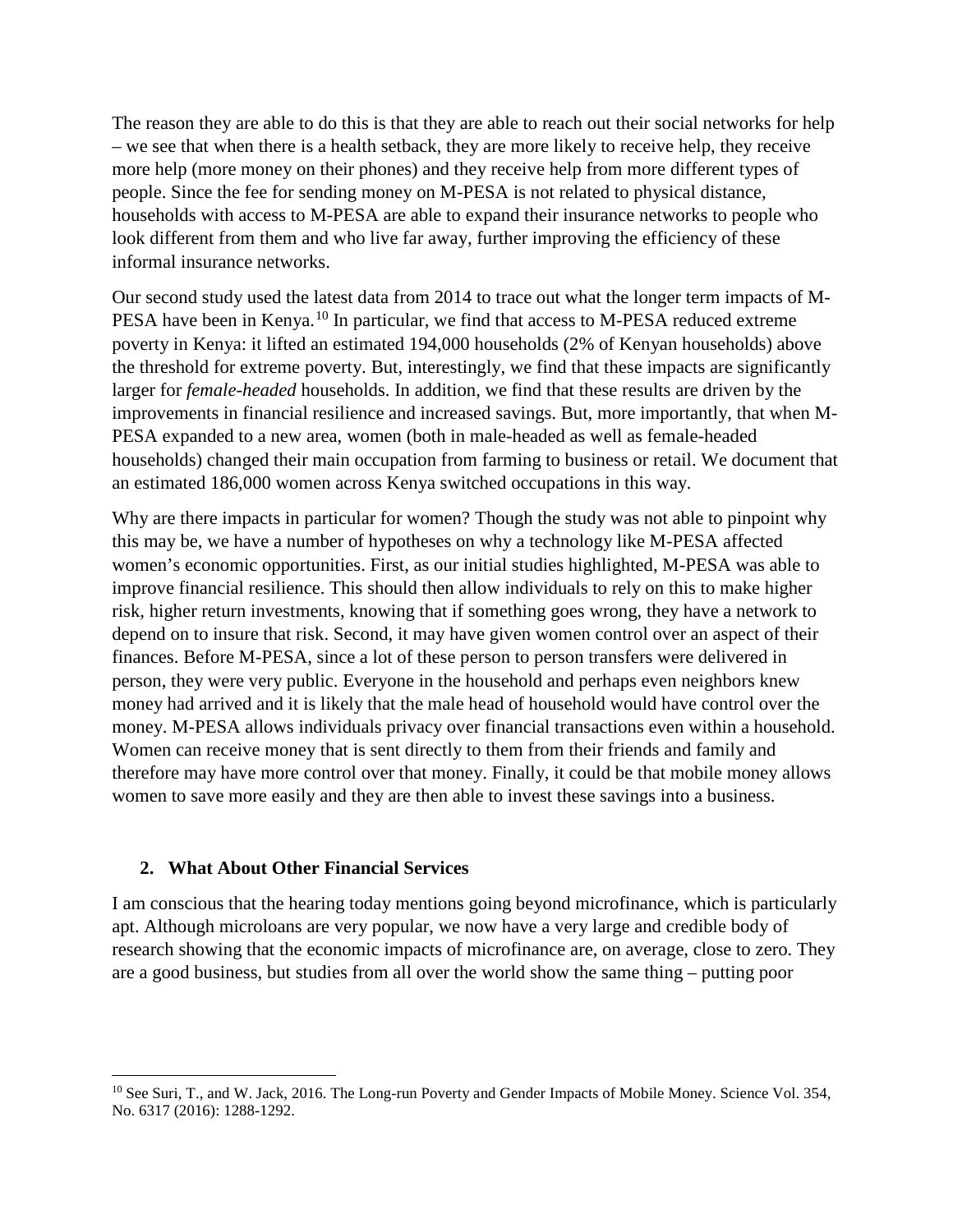people into debt is not an effective poverty solution. The loans benefit only a few specific types of individuals and do not lead to any systematic improvements in women's empowerment.<sup>[11](#page-6-0)</sup>

Similarly, we now have a body of work around micro enterprises (very small businesses). Studies from Ghana, Sri Lanka and Mexico all show that when a business does get cash, through a grant or a loan, male-run businesses do better, but not female-run businesses.[12](#page-6-1) However, the gender gaps are not just due to differences in ability, risk aversion or attitudes towards entrepreneurship. Follow-ups to this work are now starting to show that this often happens because even when the money goes to the women running a business, her husband often controls where the money is spent.<sup>[13](#page-6-2)</sup> It seems that, therefore, allowing women the ability to have financial privacy and control over their incomes or investments could provide value – this fits nicely with our findings on M-PESA.

A recent paper also shows that village savings groups (that are comprised of mostly women) that have near zero transaction costs improve resilience and facilitate savings and investment and also improve women's empowerment, increasing their influence on a wide variety of decision making in the household (including decisions about household businesses).<sup>[14](#page-6-3)</sup> These results paint the same picture as our results on mobile money for women.

Finally, it is worth mentioning a new literature on savings accounts for women, though this is very early stage work. As India digitizes their economy, they have rolled out a universal ID system and linked that to the distribution of government transfers, which has led to a dramatic reduction in leakages and corruption.<sup>[15](#page-6-4)</sup> Similarly, a study in Niger on cash transfers to households showed that switching from a cash transfer to a digital transfer on mobile money led to more discussion within the household on how the cash transfers would be spent, increases in standard measures of women's empowerment and ultimately higher diet diversity and more meals consumed by children.<sup>[16](#page-6-5)</sup> New work shows that allowing women recipients of these transfers to have their transfers linked to and deposited directly into their own bank accounts improves the probability they work and their earnings in India. [17](#page-6-6) 

<span id="page-6-0"></span><sup>&</sup>lt;sup>11</sup> Innovations for Poverty Action and Abdul Latif Jameel Poverty Action Lab, Policy Brief, February 2015. Where Credit is Due, available online at [https://www.povertyactionlab.org/sites/default/files/publications/where-credit-is](https://www.povertyactionlab.org/sites/default/files/publications/where-credit-is-due.pdf)[due.pdf](https://www.povertyactionlab.org/sites/default/files/publications/where-credit-is-due.pdf)

<span id="page-6-1"></span><sup>&</sup>lt;sup>12</sup> See Woodruff, C. S. de Mel, and D. McKenzie, 2012. One-time Transfers of Cash or Capital have Long-lasting Effects on Microenterprises in Sri Lanka. Science 335 (6071) 962-6. Also see Woodruff, C. S. de Mel, and D. McKenzie, 2009. Are Women more Credit Constrained? Experimental Evidence on Gender and Microenterprise Returns. AEJ-Applied Economics 1 (3) 1-32.

<span id="page-6-2"></span><sup>&</sup>lt;sup>13</sup> See Bernhardt, A., E. Field, R. Pande, and N. Rigol, 2017. Household Matters: Revisiting the Returns to Capital Among Female Micro-entrepreneurs, Working Paper.

<span id="page-6-3"></span><sup>&</sup>lt;sup>14</sup> See Karlan, D., B. Savonitto, B. Thuysbaert, and C. Udry, 2017. Impact of Savings Groups on the Lives of the Poor. Proceedings of the National Academy of Sciences, 114 (12), 3079–3084. The study covers groups in Malawi, Uganda and Ghana.

<span id="page-6-4"></span><sup>&</sup>lt;sup>15</sup> See Muralidharan K, Niehaus P, Sukhtankar S. 2016. Building State Capacity: Evidence from Biometric Smartcards in India. American Economic Review, 106(10):2985–29.

<span id="page-6-5"></span><sup>&</sup>lt;sup>16</sup> See Aker, J., R. Boumnijel, A. McClelland, and N. Tierney, 2016. Payment Mechanisms and Anti-Poverty Programs: Evidence from a Mobile Money Cash Transfer Experiment in Niger. Economic Development and Cultural Change, 65(1).

<span id="page-6-6"></span><sup>&</sup>lt;sup>17</sup> See Field, E., R. Pande, N. Rigol, S. Schaner, and C. Troyer-Moore, 2017. An Account of One's Own: Can Targeting Benefits Payments Address Social Constraints to Female Labor Force Participation? Working Paper.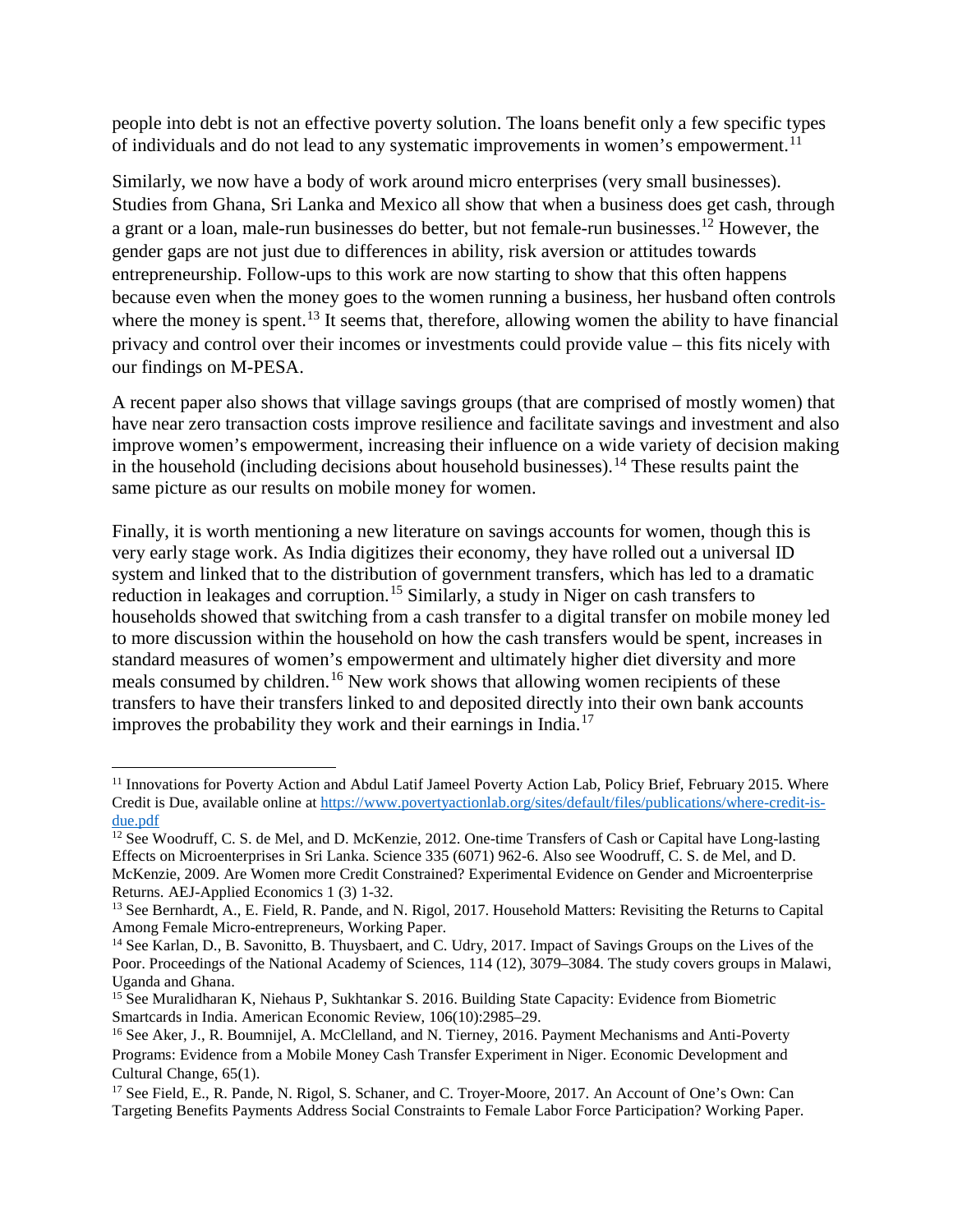All this early stage work highlights the importance of digital technologies in growing the access and use of a variety of financial services by women, services that allow them to improve their economic wellbeing.

## **3. Future Innovations in Financial Services**

Where to from here? Clearly, for the Kenya case, the digital technology component of M-PESA was essential to broadening access. The Kenya example also makes a good case for what may come next. In 2011, the telecom company in Kenya partnered with a bank to offer a fully digital bank account (called M-Shwari), now also offered in Tanzania, Rwanda, Uganda and Cote d'Ivoire, and by other banks and entrepreneurs (including two companies from San Francisco) in Kenya. With these digital bank accounts, individuals can use their mobile phones to open a bank account, deposit money, save and earn interest, withdraw money, request a loan, etc. The deposit and withdrawals happen via M-PESA. Underlying the loan decision is a credit scoring rule that is based on the individual's history of interactions with their phone and their mobile money accounts and sometimes their social networks. There are no loan officers, no bank tellers, and in, fact, no rural bank branches. Once the mobile money infrastructure is extensive, it is trivially simple to layer on digital financial services. The digital aspect allows the private sector providing these services to dramatically lower costs: they do not need bank branches as the existing mobile money network provides the cash in and cash out services, they do not need loan officers as algorithms and data allow them to evaluate credit risk, etc. The costs of provision are just dramatically lower in a digital system.

In addition, the telecommunications companies can also layer on a variety of business to consumer and consumer to business payment options on mobile money as has happened in Kenya. Working with government, it is also possible to layer on government transfers that, instead of being handed out in cash, are deposited digitally into recipient accounts, as is happening in India.

Finally, one new layered on service in Kenya is worth mentioning and we are currently running a study to evaluate its impacts on both male and female entrepreneurs in Kenya. Two weeks ago, the Kenyan Treasury (in partnership with the Nairobi Stock Exchange and the telecommunications company) launched a digital 3-year government bond called M-Akiba that can be purchased and sold live in the bond market entirely on any mobile phone. [18](#page-7-0) This bond is being marketed as a savings vehicle for low income households as the minimum investment required is only \$30 and it pays a 10% interest per annum. The government is trying to raise \$50m through this bond issue (they already piloted a \$1.5m issue in March 2017).

The big question is then how do we get digital technologies to individuals in the developing world? Who is creating them, who is scaling them? Mobile money has largely been a private sector initiative but I think it provides an interesting example. Much as the technologies are being built and provided by private sector telecommunications companies in the developing

<span id="page-7-0"></span>l <sup>18</sup> Individuals use the Know Your Customer (KYC) behind their mobile money accounts to open a Central Depository System account through their mobile phone in a few key strokes.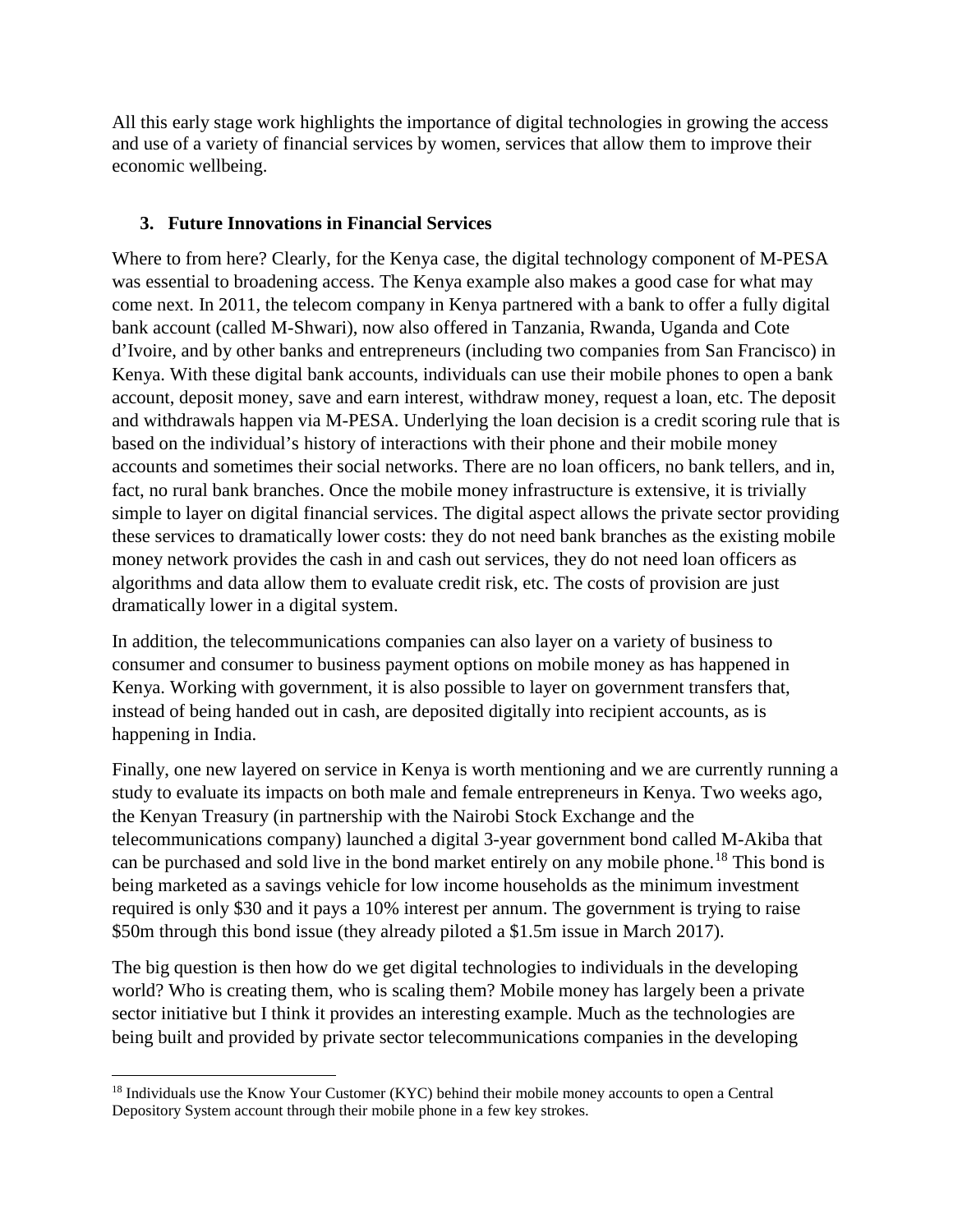world, the story has some nuance. The Kenya case is by far the most successful and well-known in the developing world. But, the initial investment in piloting the technology was provided by the UK Government's Department for International Development, the UK counterpart to USAID. Even a private sector company the size of Vodafone was not willing to experiment and test the technology and the idea without some seed money from an aid organization. However, the piloting was absolutely essential to the success of the service. The initial idea was for M-PESA to be a way to pay off microfinance loans. However, very few Kenyans have microfinance loans. When the system was piloted, the company realized that people wanted to use it to send money to their friends and family. The company then re-branded the product and, more importantly, built the right business model for this service. The crucial component was to build an extensive agent infrastructure for cash in and cash out. If the main use of the service was going to be sending money long distances, there would need to be agents everywhere in the country. This is one of the key reasons M-PESA has been so successful: not just the technology, but the business model to go along with the main use of the technology.

Clearly, the ability of the private sector to innovate on business models and to scale such technologies is unquestionable. However, it seems that the initial risks may need to be seeded. There is essentially no private sector R&D in the developing world, yet that component is essential. This is a role that clearly aid organizations and donors can play.

Digital technologies and fintech are booming in terms of private investment in some parts of the world. For example, the value of global fintech investment in 2015 was \$22.3 billion, with the US having the largest share, receiving \$4.5 billion in new funding in 2015. China had nearly \$2 billion, India: \$1.65 billion and Germany: \$770 million. While the growth in investments in Asia-Pacific have been dramatic (a fivefold growth between 2014 and 2015), there has been little investment in Sub-Saharan Africa where mobile money systems have no doubt been the most popular. Given that Sub-Saharan Africa has some of the poorest economies in the world, they may also be the economies where the returns to fintech investments are the highest, as illustrated by the case of mobile money in Kenya. Seeding the financial innovations that can build off the success of mobile money and upgrade digital access to the entire spectrum of financial services, especially to women, could potentially have large gains and spur further investments into fintech in the developing world.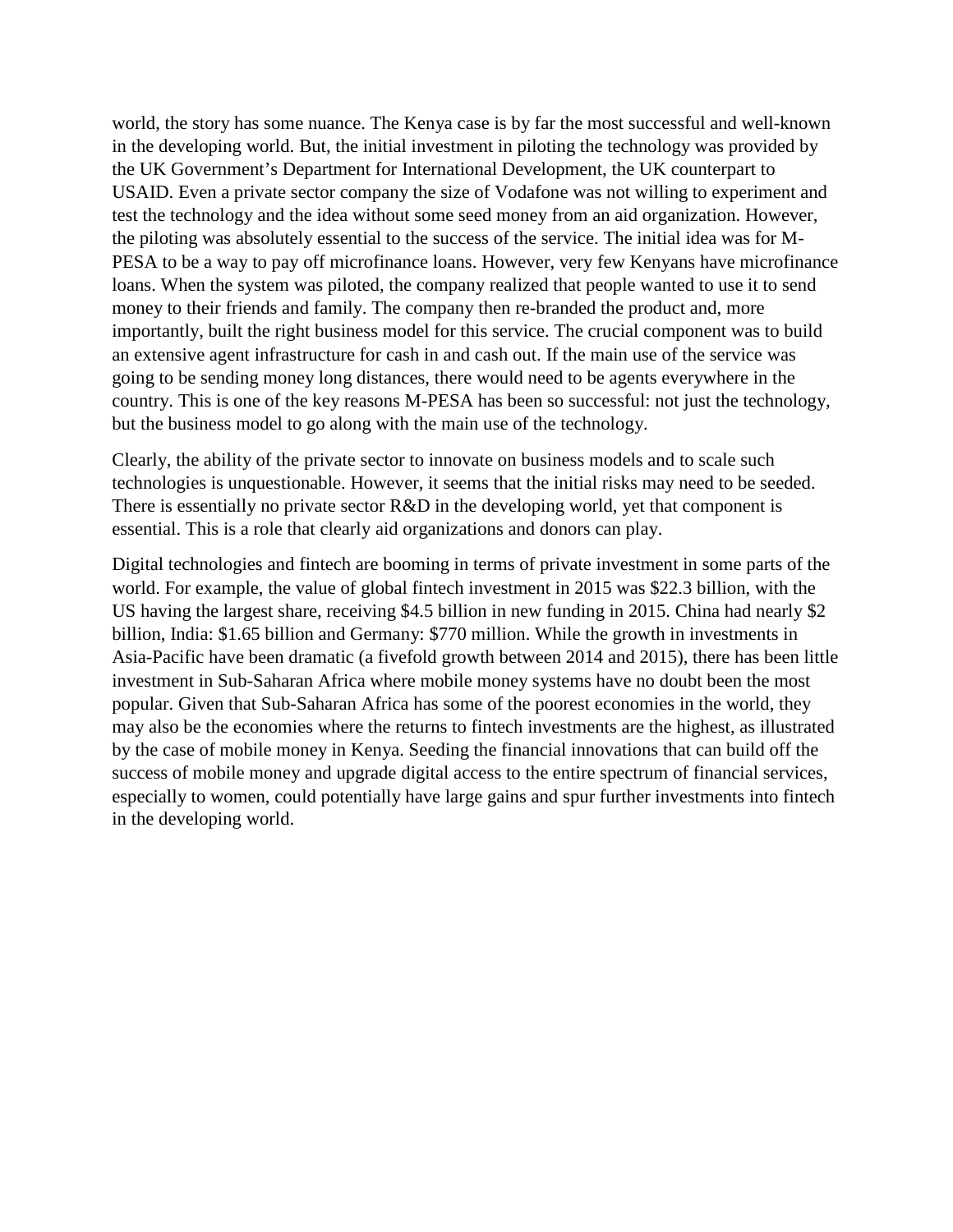

## **Figure 1: Bank Account Ownership and Use by Gender in the Developing World**

Note: The numbers for high income OECD countries are at 94% for both males and females